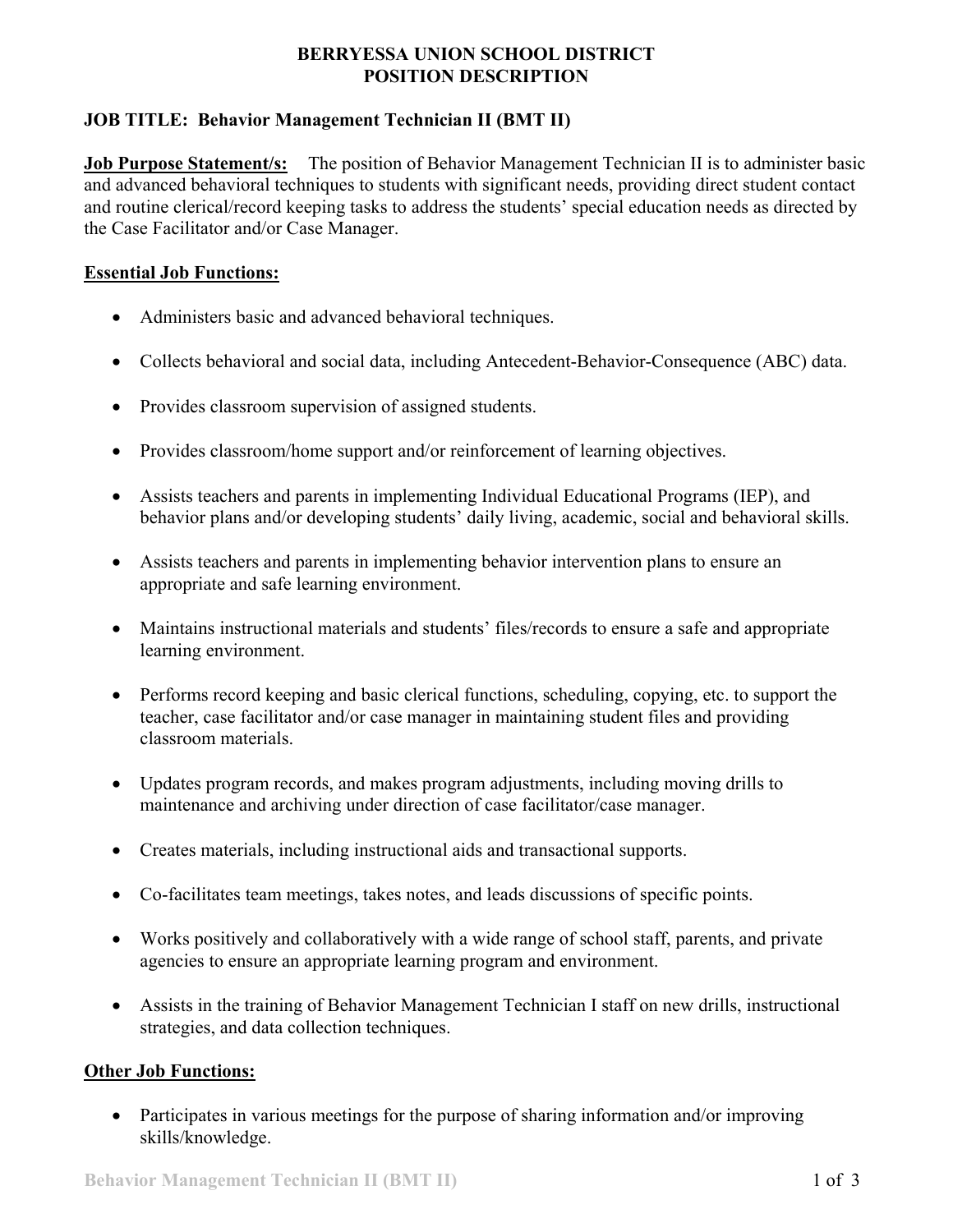## **BERRYESSA UNION SCHOOL DISTRICT POSITION DESCRIPTION**

# **JOB TITLE: Behavior Management Technician II (BMT II)**

- Assists other personnel for the purpose of supporting them in completion of their work as assigned.
- Performs other job-related duties as may be assigned.

#### **Job Requirements - Qualifications:**

#### **Education and Experience Requirements:**

- High School diploma or equivalent.
- No Child Left Behind compliance.
- Prior job related experience, paid or volunteer, with children. Direct experience in working with children with special needs desired.

#### **Skills, Knowledge, Abilities and/or Physical Requirements:**

- Knowledge of the principles of child development, instructional processes, and behavior modification/intervention.
- Abilities to understand and address students with special needs, understand and carry out oral and written instructions, maintain confidentiality of student records, meet schedules and deadlines, read/interpret/apply rules, regulations, policies, learn methods and materials used in a variety of instructional situations. Provides for special health care needs of students. Significant physical abilities include stooping/crouching, reaching/handling, talking/hearing conversations, near/far visual acuity/depth perception/accommodation/field of vision.

#### **Licenses, Certifications, Bonding, and/or Testing Requirements:**

- Passage of Basic Autism District Assessment and Advanced Autism District Assessment.
- Criminal Justice Fingerprint Clearance.
- Valid California Drivers License.
- Tuberculin Clearance.
- First Aid and Cardiopulmonary Resuscitation Certificates may be required.

**Reports to:** Director of Special Education and/or other designated administrator/coordinator

#### **Work Year:** 180 days